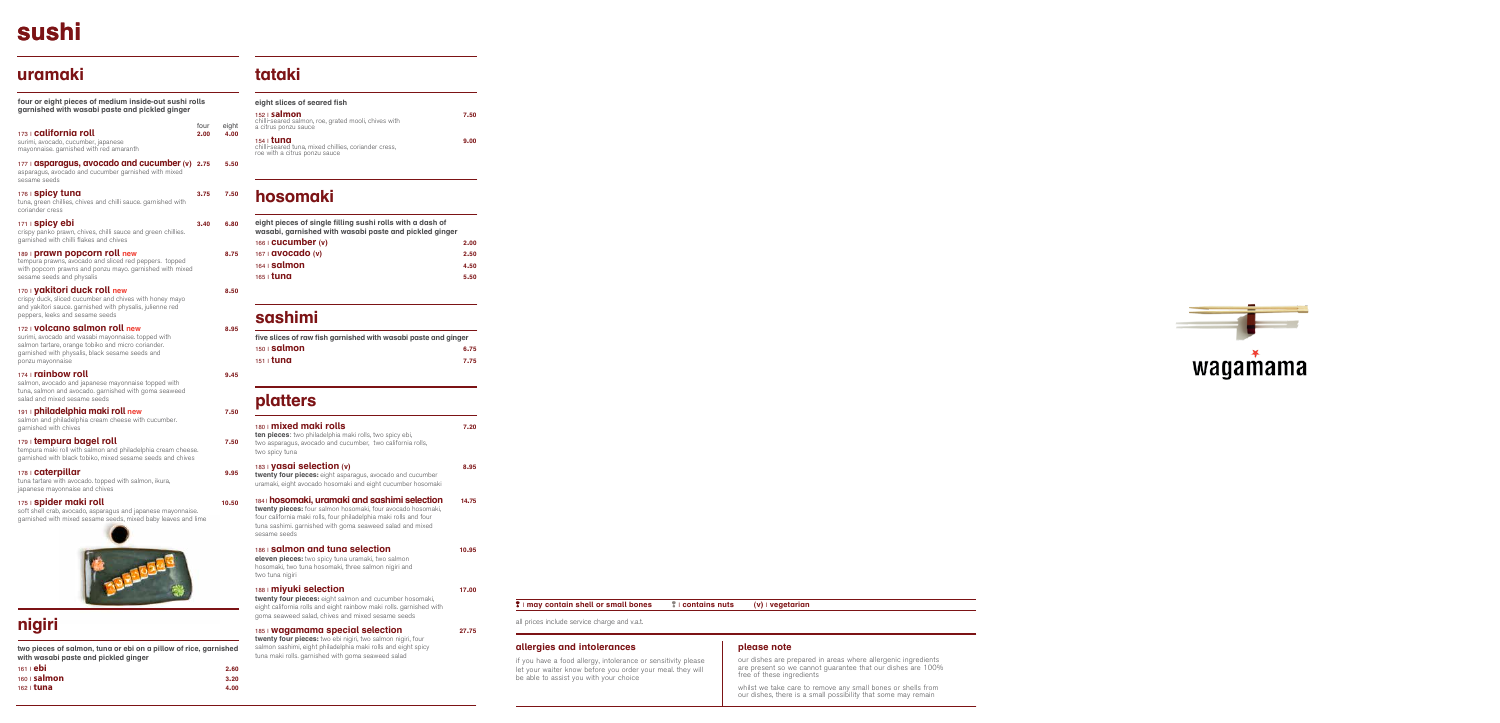



20 | **chicken ramen 9.40** noodles in a chicken broth topped with grilled chicken, seasonal greens, menma and spring onions

### **chilli ramen**

| noodles in a spicy chicken broth topped with red onion.        |       |
|----------------------------------------------------------------|-------|
| spring onions, beansprouts, chillies, coriander and fresh lime |       |
| $25$ $\mid$ chicken                                            | 10.95 |
| $24  $ beef                                                    | 13.95 |

### 22 | **grilled duck ramen 12.00**

tender, boneless duck leg splashed with citrus ponzu sauce in a vegetable noodle soup. dressed with chilli, baby spinach, coriander and spring onions

### 23 | **coconut seafood broth new 13.25**

prawns, salmon, squid and mussels poached in a coconut and vegetable noodle soup with tender stem broccoli and rice noodles. garnished with chillies, spring onions and coriander cress

| Sides order one with your main dish or a few to share                                                                                                                                     |      |
|-------------------------------------------------------------------------------------------------------------------------------------------------------------------------------------------|------|
| $104$ i edamame (v)<br>steamed edamame beans.<br>served with salt or chilli garlic salt                                                                                                   | 4.50 |
| $112$ Wok-fried greens (v)<br>tender stem broccoli and bok choi.<br>stir-fried in a garlic and soy sauce                                                                                  | 4.00 |
| 106+ <b>lollipop prawn kushiyaki</b><br>skewers of grilled prawns marinated in lemongrass,<br>lime and chilli, served with a caramelised lime                                             | 7.40 |
| 114   <b>chilli squid</b><br>crispy fried squid dusted with shichimi and salt.<br>served with a chilli coriander dipping sauce                                                            | 5.90 |
| 103   <b>ebi katsu</b><br>crispy fried prawns in panko breadcrumbs, served with a spicy chilli<br>and garlic sauce, garnished with fresh chillies, coriander and lime                     | 7.50 |
| $109$ <b>raw salad (v)</b><br>mixed leaves, red onions, mooli and carrot, garnished with fried<br>shallots and served with the wagamama house dressing                                    | 3.90 |
| 111   <b>mushroom onigiri</b> (v)<br>balls of sticky rice with mushrooms, deep-fried in panko breadcrumbs.<br>served with a spicy chilli and garlic sauce, garnished with coriander cress | 5.95 |
| hirata steamed bun new                                                                                                                                                                    |      |

| a fluffy, asian bun served with japanese mayonnaise and coriander |      |
|-------------------------------------------------------------------|------|
| 113   pork belly and panko apple                                  | 4.50 |
| 115   korean barbecue beef and pickled red onion                  | 5.00 |
| 116   mixed mushrooms and panko aubergine $(v)$                   | 4.00 |

### **steamed**

| 5.90 |
|------|
| 5.90 |
| 5.90 |
|      |
|      |
| 6.70 |
| 6.50 |
|      |



**gyoza** five tasty dumplings, filled with goodness

## **curry**

### **raisukaree**

soba noodles in curry oil, ma sesame seeds and coriander

#### a mild, coconut and citrus curry, with mangetout, peppers, red and spring onions. served with sticky white rice, a sprinkle of mixed sesame seeds, red chillies, coriander and fresh lime 74 | **chicken 11.75** 79 | **prawn 12.75**

#### **surendra's curry**

a rich, hot and spicy green curry made with jalapeño peppers, onions and ginger. topped with sweet potato straws and served with steamed white rice. garnished with mixed sesame seeds

34 | **chicken 10.75** 39 | **yasai** | vegetable **(v) 9.25**

#### **katsu curry**

chicken or vegetables coated in crispy panko breadcrumbs, covered in an aromatic curry sauce served with sticky white rice and a side salad

| $71$ $\pm$ chicken                                                    | 11.00 |
|-----------------------------------------------------------------------|-------|
| 72   $\gamma$ asai   sweet potato, aubergine and butternut squash (v) | 9.90  |

### **meet the dish**  make it your own perfect with

| 71   chicken                                                       | 11.00 |
|--------------------------------------------------------------------|-------|
| 72   $y$ asai   sweet potato, aubergine and butternut squash $(v)$ | 9.90  |

**firecracker** 

a fiery mix of mangetout, red and green peppers, white and spring onions and red hot chillies. served with steamed white rice, garnished with sesame seeds, sesame oil, shichimi and fresh lime

49 | **chicken 10.50** 50 | **prawn 11.75**

want to try something different? swap your white rice for noodles

curry spices are best balanced with cool, clear flavours. a curry goes perfectly with a cold, crisp beer such as ichiban or asahi

curries, but not as you know them. we have a range of fresh curries, ranging from the mild and fragrant to spicier chilli dishes

## **teppanyaki**

our noodles are always cooked fresh. you can choose whichever noodles you want in your teppanyaki; from soba to udon. ask your server for the best option

sizzling teppanyaki goes perfectly with a fresh juice. we think the super green or raw juice work best

### **meet the dish make it your own perfect with**

teppanyaki is a big plate of sizzling noodles, stir-fried by quickly turning them on a flat griddle. this means you get soft noodles and crunchy vegetables

### 43 | **yaki udon 11.50**

stir-fried chicken with red peppers, mangetout, tender stem broccoli and red onion on a bed of baby gem lettuce. dressed in a sweet chilli sauce. garnished with chillies, spring onions and cashew nuts

udon noodles in curry oil with chicken, prawns, chikuwa, egg, beansprouts, leeks, mushrooms and peppers. garnished with fried shallots, pickled ginger and sesame seeds

### **yaki soba**

soba or whole wheat noodles with egg, peppers, beansprouts, white and spring onions. garnished with fried shallots, pickled ginger and sesame seeds

| 40   chicken and prawn                                      | 9.40 |
|-------------------------------------------------------------|------|
| 41   vasai   mushrooms, garlic paste and yasai vinegar (v)  | 8.85 |
| teriyaki soba                                               |      |
| sobe poodles in curry oil mengetout bok choi red and spring |      |

### **teriyaki soba**

onions, chillies and beansprouts in a teriyaki sauce. garnished with

#### 60 | **orange and sesame chicken salad \*** 10.00 marinated chicken with mixed leaves, orange, coriander, mangetout, caramelised red onions, spring onions and cashew nuts. served with an orange and sesame dressing. garnished with mixed sesame seeds

| 88   chicken            | 12.00 |
|-------------------------|-------|
| $90$   steak            | 16.50 |
| $92 \mid \text{salmon}$ | 14.90 |
|                         |       |

| etable ( <b>v)</b> |  |  |
|--------------------|--|--|

## **omakase** our chef's special dishes fresh from the kitchen

### **pad thai**

rice noodles in a tamarind sauce with egg, beansprouts, leeks, chillies, red and spring onions, chives, ginger and garlic paste. garnished with fried shallots, peanuts, fresh herbs and lime

42 | **chicken and prawn 11.95** 45 | **yasai** | tofu and vegetable **(v) 9.45**



### **know your noodle**

**soba/ramen noodles** I thin, wheat egg noodles **udon noodles** I thick, white noodles without egg **rice noodles** I flat, thin noodles without egg or wheat

## **ramen**

you can swap your chicken soup for vegetable. you can also add extra chilli or miso ginger paste

add some crunch to the bold ramen flavours. pair it up with fried duck gyoza or a plate of chilli squid

### **meet the dish make it your own perfect with**

our ramen is a hearty bowl of hot soup filled with fresh ramen noodles, toppings and garnishes, all served in a traditional black bowl



#### 86 | **teriyaki lamb 14.75**

medium grilled teriyaki lamb with mushrooms, asparagus, kale and mangetout served on a bed of soba noodles in a pea, herb and wasabi dressing. garnished with coriander and fresh chillies

#### **83 | beef massaman curry 11.25**

marinated beef with sweet potatoes, portobello mushrooms and baby aubergine in a mild, fragrant massaman curry sauce. garnished with coriander and fresh chillies and served with a side of steamed white rice

#### **84 | <b>grilled tuna ? 15.15**

seared tuna steak cooked medium rare on a bed of quinoa, kale, red peppers, red onion and edamame beans. served with a miso cucumber and sesame seed salad, garnished with coriander cress

#### 85 | **yakitori duck 13.75**  grilled duck leg with a shredded cucumber, mint, coriander

and mooli salad. served on a bed of steamed white rice with asian

## pancakes and a citrus yakitori sauce



### 27 | **pork ramen 10.75**

korean barbecued pork in a miso, ginger and chicken noodle soup. topped with seasonal greens, wakame, menma, spring onions and half an egg

#### 21 | **Seafood ramen 13.00**

perch fillet, grilled tiger prawns and breaded perch fillet, on top of noodles in a vegetable soup and wakame, garnished with baby spinach and a splash of nuoc cham dressing





**donburi**

you can swap your rice with noodles or if you are feeling bold, stir your pickles or kimchee straight into your donburi. it tastes best if you mix it all together as you eat

donburi goes well with another classic; gyoza. complete the tradition with a cup of hot green tea

### **35 | japanese grilled salmon ?** 15.00

### **meet the dish make it your own perfect with**

a traditional dish, donburi is a big bowl of steamed rice that is stir-fried with chicken, beef or prawn and mixed vegetables. served with a pickled side

**cha han donburi**

stir-fried rice with egg, mushrooms, mangetout, sweetcorn and spring onions. served with a side of japanese pickles

77 | **chicken and prawn 9.95** 78 | **yasai** | tofu and vegetable **(v) 8.75**

**teriyaki donburi**

chicken or beef brisket in teriyaki sauce with sticky white rice, shredded carrots, baby spinach and spring onions. garnished with sesame seeds and served with a side of kimchee and pickled red onion

75 | **chicken 10.00** 76 | **beef 11.50** 91 | **teriyaki chicken raisu 11.90**

tender marinated chicken and red onions stir-fried in teriyaki sauce. served with sticky white rice and garnished with mixed

leaves, red pickles and mixed sesame seeds

grilled salmon fillet drizzled with yakitori sauce. served with wok tossed vegetables in teriyaki sauce, with steamed white rice and garnished with asparagus, coriander cress and mixed sesame seeds

## **salads**

#### 64 | **warm chilli chicken salad 10.30**

#### 61 | **warm chilli tofu salad (v) new 9.70**

stir-fried tofu, aubergines, red peppers, asparagus, mangetout, tender stem broccoli and red onion on a bed of baby gem lettuce. dressed in sweet chilli sauce. garnished with chillies, spring onions and cashew nuts

#### 63 | **marinated salmon salad 11.95**

marinated and grilled salmon with a coconut and coriander dressing on a salad of julienne vegetables, mixed leaves and red onions. garnished with lime, coriander and mixed sesame seeds

#### 62 | **sashimi salmon and avocado salad 11.00** fresh mixed salad with beansprouts, diced salmon sashimi cubes

and avocado. served with sweet soy vinaigrette and wasabi. garnished with fried shallots

### **extras** make your meal even better

| $110$ miso soup and japanese pickles (v) | 1.75 | $308$ i udon noodles (v)          | 2.50 |
|------------------------------------------|------|-----------------------------------|------|
| 300   sticky white rice (v)              | 2.50 | 304   <b>japanese pickles (v)</b> | 1.00 |
| 302   steamed white rice (v)             | 2.50 | 305   katsu curry sauce (v)       | 1.00 |
| 301   plain soba noodles (v)             | 2.50 | 307   <b>amai sauce (v)</b>       | 1.00 |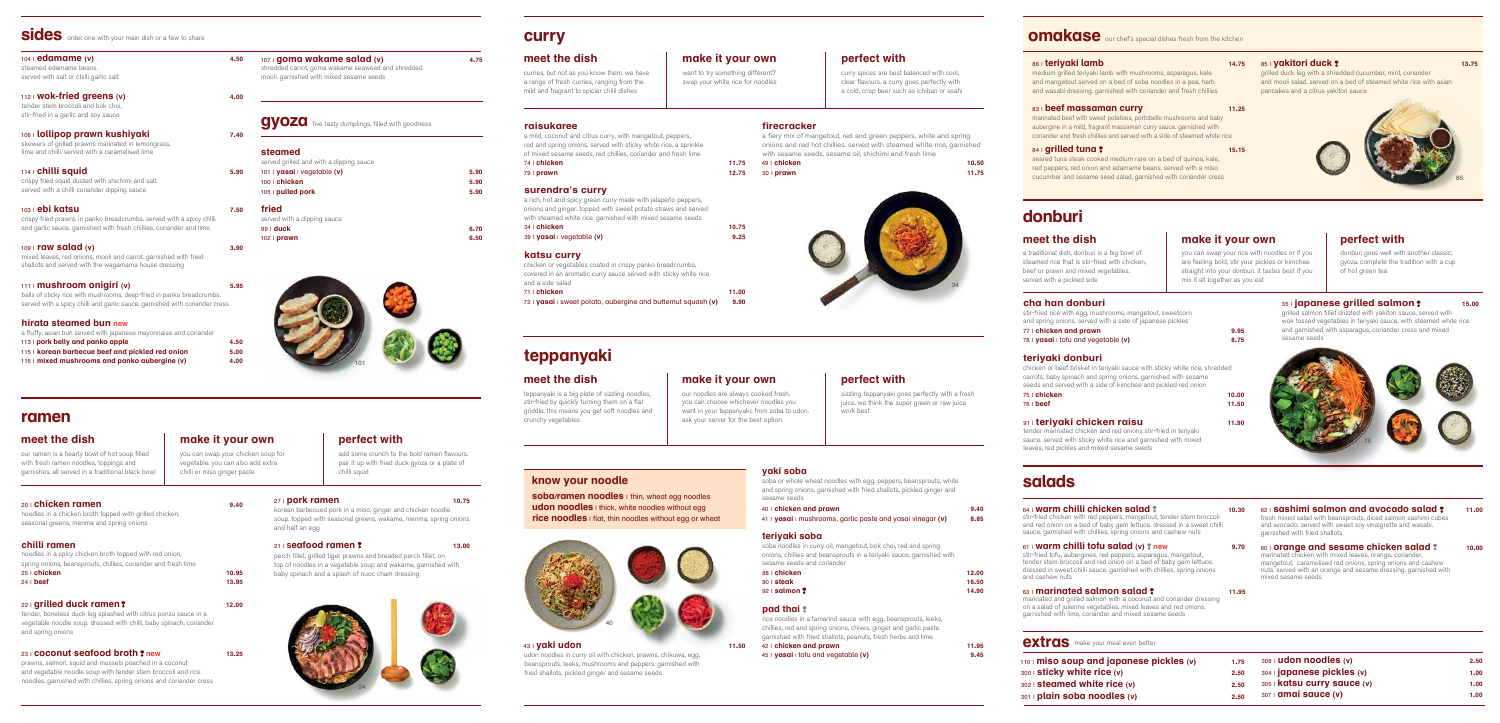#### **διατροφικές πληροφορίες**

#### παρακαλώ ενημερώστε το σερβιτόρο σας εάν υποφέρετε από κάποια τροφική δυσανεξία ή αλλεργία για να σας παράσχει τις σχετικές πληροφορίες για τα πιάτα που σερβίρουμε

### **σημείωση**

τα πιάτα μας ετοιμάζονται σε επιφάνειες με υλικά που μπορεί να προκαλέσουν αλλεργική αντίδραση, γι'αυτό δεν μπορούμε να

wagamama



εγγυηθούμε ότι είναι όλα 100% απαλλαγμένα από αυτά τα υλικά

οι τιμές περιλαμβάνουν το δικαίωμα υπηρεσίας και φ.π.α.

# **sushi**

## **uramaki**

# **nigiri**

**δύο κομμάτια ψαριού πάνω σε ρύζι. γαρνίρονται με πάστα wasabi και pickled ginger**

| 161   <b>γαρίδα</b>  | 2.60 |
|----------------------|------|
| 160   <b>σολομός</b> | 3,20 |
| 162   TÓVOC          | 4.00 |

#### **τέσσερα ή οκτώ κομμάτια sushi rolls γαρνιρισμένα με πάστα wasabi και pickled ginger**

|                                                                                                                                                                                                                         | τέσσερα | οκτώ |
|-------------------------------------------------------------------------------------------------------------------------------------------------------------------------------------------------------------------------|---------|------|
| 173   <b>california roll</b><br>καβουρόψιχα, αβοκάντο και αγγούρι, με ιαπωνική<br>μαγιονέζα. γαρνίρεται με φρέσκο κόκκινο αμάρανθο                                                                                      | 2.00    | 4.00 |
| 177   asparagus, avocado and cucumber (v) 2.75<br>σπαράγγια, αβοκάντο και αγγούρι, γαρνίρεται με<br>ανάμεικτους σπόρους σουσαμιού                                                                                       |         | 5.50 |
| 176 I <b>spicy tuna</b><br>τόνος, πράσινα chillies, σχοινόπρασο και chilli sauce.<br>γαρνίρεται με coriander cress                                                                                                      | 3.75    | 7.50 |
| 171   <b>spicy ebi</b><br>γαρίδες παναρισμένες με panko, σχοινόπρασο, πράσινα<br>chillies και chilli sauce. γαρνίρεται με chilli flakes και<br>σχοινόπρασο                                                              | 3.40    | 6.80 |
| 189   <b>prawn popcorn roll véo</b><br>γαρίδες tempura, αβοκάντο και κόκκινη πιπεριά σε φέτες,<br>επικαλυμμένα με γαρίδες ποπ κορν και ponzu μαγιονέζα.<br>γαρνίρεται με ανάμεικτους σπόρους σουσαμιού και physalis     |         | 8.75 |
| 170   yakitori duck roll véo<br>τραγανή πάπια με αγγούρι σε φέτες και σχοινόπρασο, με<br>honey mayo και σάλτσα yakitori, γαρνίρεται με physalis,<br>ζουλιέν κόκκινες πιπεριές, πράσο και σουσάμι                        |         | 8.50 |
| 172   <b>VOlcano salmon roll v</b> éo<br>καβουρόψιχα, αβοκάντο και wasabi μαγιονέζα,<br>επικαλυμμένα με ταρτάρ σολομού, πορτοκαλί tobiko και<br>κόλιανδρο. γαρνίρεται με physalis, μαύρο σουσάμι και<br>ponzu μαγιονέζα |         | 8.95 |
| $174$ rainbow roll<br>σολομός, αβοκάντο και ιαπωνική μαγιονέζα. καλυμμένα<br>$\mu$                                                                                                                                      |         | 9.45 |

με τόνο, σολομό και αβοκάντο. γαρνίρεται με σαλάτα

από φύκια και ανάμεικτους σπόρους σουσαμιού 191 | **philadelphia maki roll νέο 7.50**

σολομός με κρεμώδες τυρί philadelphia και αγγούρι. γαρνίρεται με σχοινόπρασο

#### 179 | **tempura bagel roll 7.50**

tempura sushi με σολομό και κρεμώδες τυρί philadelphia. γαρνίρεται με μαύρο tobiko, ψιλοκομμένο σχοινόπρασο και σουσάμι

#### 178 | **caterpillar 9.95**

ταρτάρ τόνου με αβοκάντο. καλυμμένα με σολομό, χαβιάρι, ιαπωνική μαγιονέζα και ψιλοκομμένο σχοινόπρασο

#### 175 | **spider maki roll 10.50**

καβούρι, σπαράγγια, αβοκάντο και ιαπωνική μαγιονέζα. γαρνίρεται με πρασινάδα, σουσάμι και lime



## **sashimi**

| πέντε φέτες ωμού ψαριού. γαρνίρονται με πάστα wasabi<br>και ginger |      |
|--------------------------------------------------------------------|------|
| 150 Ι <b>σολομός</b>                                               | 6.75 |
| 151   <b>TÓVOC</b>                                                 | 7.75 |
|                                                                    |      |

## **hosomaki**

## **platters**

| 180   mixed maki rolls<br><b>δέκα κομμάτια:</b> δύο philadelphia maki rolls, δύο spicy ebi, δύο rolls με<br>σπαράγγια, αβοκάντο και αγγούρι, δύο california rolls και δύο spicy tuna                                                                                                          | 7.20  |
|-----------------------------------------------------------------------------------------------------------------------------------------------------------------------------------------------------------------------------------------------------------------------------------------------|-------|
| 183   yasai selection (v)<br>είκοσι τέσσερα κομμάτια: οκτώ rolls με σπαράγγια, αβοκάντο και<br>αγγούρι, οκτώ αβοκάντο hosomaki και οκτώ hosomaki με αγγούρι                                                                                                                                   | 8.95  |
| 184   hosomaki, uramaki and sashimi selection<br>είκοσι κομμάτια: τέσσερα hosomaki με σολομό, τέσσερα hosomaki<br>με αβοκάντο, τέσσερα california rolls, τέσσερα philadelphia maki rolls<br>και τέσσερα sashimi τόνου. γαρνίρονται με goma seaweed salad και<br>ανάμεικτους σπόρους σουσαμιού | 14.75 |
| 186   <b>Salmon and tuna selection</b><br><b>έντεκα κομμάτια:</b> δύο spicy tuna maki rolls, δύο hosomaki<br>με σολομό, δύο hosomaki με τόνο, τρία nigiri με σολομό και<br>δύο nigiri με τόνο                                                                                                 | 10.95 |
| 188   <b>miyuki selection</b><br>είκοσι τέσσερα κομμάτια: οκτώ hosomaki με σολομό και αγγούρι,<br>οκτώ california rolls και οκτώ rainbow rolls. γαρνίρονται με goma<br>seaweed salad, σχοινόπρασο και ανάμεικτους σπόρους σουσαμιού                                                           | 17.00 |
| 185   Wagamama special selection<br><b>είκοσι τέσσερα κομμάτια:</b> δύο nigiri με γαρίδα, δύο nigiri με<br>σολομό, τέσσερα sashimi σολομού, οκτώ philadelphia maki rolls                                                                                                                      | 27.75 |

και οκτώ spicy tuna rolls. γαρνίρονται με goma seaweed salad

| οκτώ κομμάτια sushi rolls με μια γέμιση. γαρνίρονται<br>με πάστα wasabi και pickled ginger |      |
|--------------------------------------------------------------------------------------------|------|
| 166   <b>αγγούρι (ν)</b>                                                                   | 2.00 |
| 167   <b>αβοκάντο (v)</b>                                                                  | 2.50 |
| 164   <b>σολομός</b>                                                                       | 4.50 |
| 165   <b>τόνος</b>                                                                         | 5.50 |

### | **αυτό το πιάτο μπορεί να περιέχει μικρά κόκκαλα** | **περιέχει ξηρούς καρπούς (v)** | **πιάτα κατάλληλα για χορτοφάγους**

## **tataki**

| οκτώ κομμάτια φιλέτο ψαριού                                                                                                                            |      |
|--------------------------------------------------------------------------------------------------------------------------------------------------------|------|
| 152   <b>σολομός</b><br>σολομός τσιγαρισμένος με καυτερές πιπεριές, αυγοτάραχο, τριμμένο<br>mooli, και σχοινόπρασο. σερβίρεται με σάλτσα εσπεριδοειδών | 7.50 |
| 154   TÓVOC<br>τόνος τσιγαρισμένος με καυτερές πιπεριές, chillies, coriander cress<br>και αυγοτάραχο. σερβίρεται με σάλτσα εσπεριδοειδών               | 9.00 |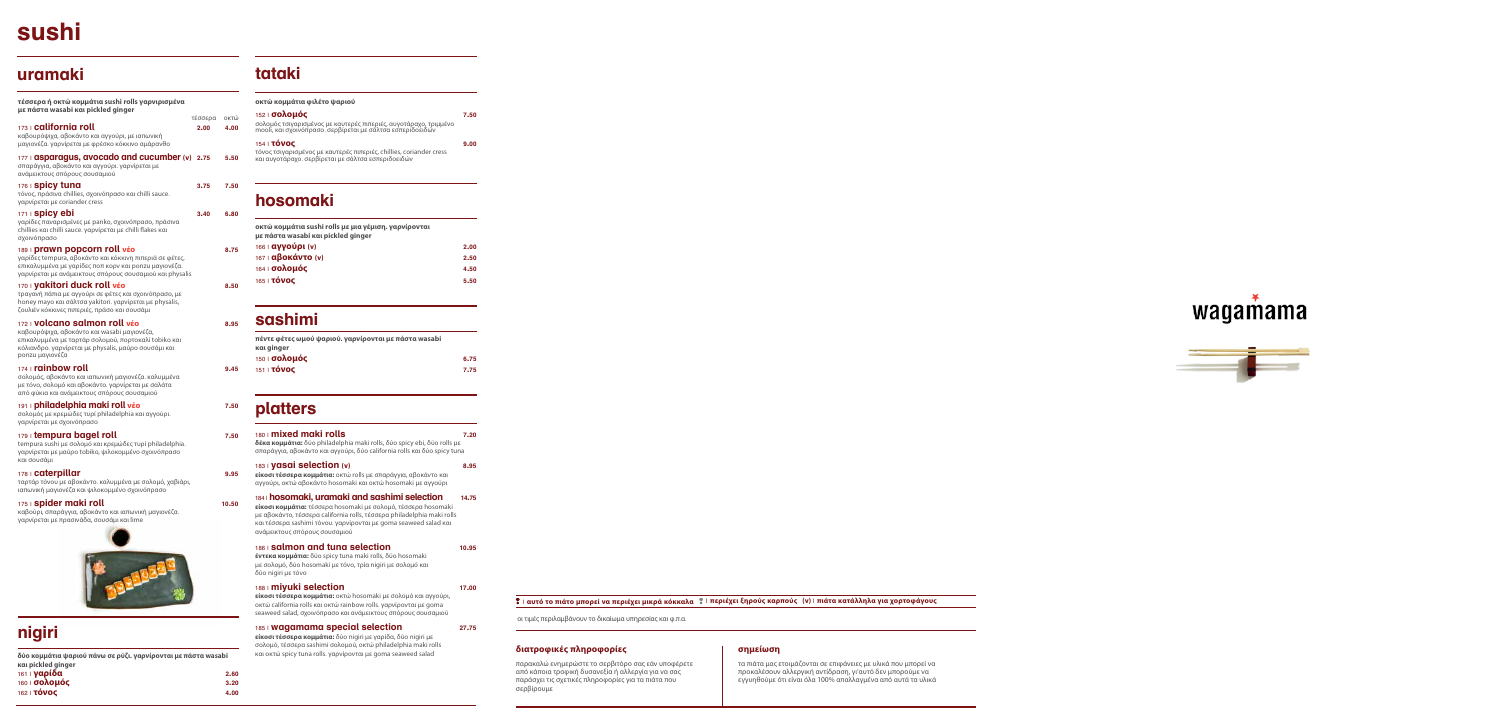



## **sides** παραγγείλετε ένα με το κυρίως πιάτο σας ή μερικά για να τα μοιραστείτε

| $104$ i edamame (v)<br>πράσινα φασολάκια σόγιας στον ατμό.<br>διαλέξτε για γεύση σκέτο αλάτι ή τσίλι σκόρδο και αλάτι                                                                              | 4.50 |
|----------------------------------------------------------------------------------------------------------------------------------------------------------------------------------------------------|------|
| $112$ Wok-fried greens (v)<br>μπρόκολο και bok choi στο wok με σάλτσα σόγιας και σκόρδου                                                                                                           | 4.00 |
| 106   <b>lollipop prawn kushiyaki</b><br>γαρίδες μαριναρισμένες σε λεμονόχορτο, lime και τσίλι<br>ψημένες στη σχάρα. σερβίρονται με καραμελωμένο lime                                              | 7.40 |
| 114   chilli squid<br>ελαφρά παναρισμένο καλαμάρι, γαρνιρισμένο με shichimi και αλάτι.<br>σερβίρεται με πικάντικη σάλτσα ξυδιού                                                                    | 5.90 |
| 103   <b>ebi katsu</b><br>τηγανητές γαρίδες παναρισμένες σε φρυγανιά panko. σερβίρονται με<br>σάλτσα τσίλι και σκόρδου. γαρνίρονται με φρέσκα chillies, κόλιανδρο και lime                         | 7.50 |
| $109$ <b>raw salad (v)</b><br>συνδυασμός φύλλων σαλάτας, ρέβα, καρότο και κρεμμύδι με wagamama<br>house dressing. γαρνίρεται με τραγανά τηγανητά κρεμμυδάκια                                       | 3.90 |
| 111   <b>mushroom onigiri</b> (v)<br>τηγανητά μπαλάκια ρυζιού με μανιτάρια, παναρισμένα σε φρυγανιά panko.<br>σερβίρονται με πικάντικη σάλτσα τσίλι και σκόρδου. γαρνίρονται με<br>coriander cress | 5.95 |
| hirata steamed bun véo<br>αφράτο ασιατικό ψωμάκι στον ατμό. σερβίρεται με ιαπωνική μαγιονέζα και                                                                                                   |      |
| κόλιανδρο<br>113   χοιρινό και μήλο σε panko                                                                                                                                                       | 4.50 |
| 115   μοσνάρι σε κορεατική σάλτσα μπάρμπεκιου και                                                                                                                                                  | 5.00 |

115 | **μοσχάρι σε κορεατική σάλτσα μπάρμπεκιου και 5.00 κόκκινο καραμελωμένο κρεμμύδι**



#### **στον ατμό**

| σερβίρονται ελαφρά ψημένα σε ζεστή πλάκα με συνοδευτική σάλτσα |      |
|----------------------------------------------------------------|------|
| 101   yasai   λαχανικά (v)                                     | 5.90 |
| 100   <b>ΚΟΤΌΠΟυλΟ</b>                                         | 5.90 |
| 105   <b>χοιρινό</b>                                           | 5.90 |
| τηγανητά                                                       |      |
| σερβίρονται με συνοδευτική σάλτσα                              |      |
| $99$   πάπια                                                   | 6.70 |

102 | **γαρίδες 6.50**



**gyoza** πέντε νόστιμα dumplings, με γέμιση της επιλογής σας

## **curry**

#### **raisukaree**

πράσινη και κόκκινη πιπεριά, mangetout, κρεμμύδι και φρέσκο κρεμμυδάκι, μαγειρεμένα στο wok σε ελαφρά πικάντικη σάλτσα από γάλα καρύδας και lime κάρυ. σερβίρεται με ρύζι ιαπωνικού τύπου και γαρνίρεται με chillies, κόλιανδρο, ανάμεικτους σπόρους σουσαμιού και μια φέτα lime 74 | **κοτόπουλο 11.75** 79 | **γαρίδες 12.75**

#### **surendra's curry**

μια πλούσια πικάντικη σάλτσα curry φτιαγμένη από πιπεριές jalapeño, κρεμμύδι και ginger. σερβίρεται με τραγανές λωρίδες γλυκοπατάτας και άσπρο ρύζι στον ατμό. γαρνίρεται με ανάμεικτους σπόρους σουσαμιού

34 | **κοτόπουλο 10.75** 39 | **yasai** | λαχανικά **(v) 9.25**

#### **katsu curry**

φιλέτο κοτόπουλο ή λαχανικά, παναρισμένα με φρυγανιά panko, σερβιρισμένα με ελαφρά πικάντικη σάλτσα κάρυ και ρύζι ιαπωνικού

#### τύπου. σερβίρεται με συνοδευτική σαλάτα 71 | **κοτόπουλο 11.00**

72 | **yasai** | γλυκοπατάτα, μελιτζάνα και γλυκιά κολοκύθα (v) **9.90** 

**firecracker** 

πράσινη και κόκκινη πιπεριά, chillies, mangetout, κρεμμύδι και φρέσκο κρεμμυδάκι μαγειρεμένα στο wok σε μία φλογερά πικάντικη και γλυκιά σάλτσα. σερβίρεται με ρύζι ατμού και γαρνίρεται με shichimi, σησαμέλαιο, σουσάμι και μία φέτα lime 49 | **κοτόπουλο 10.50**

50 | **γαρίδες 11.75**

θέλετε να δοκιμάσετε κάτι διαφορετικό; αντικαταστήστε το ρύζι σας με νουντλς



τα πιάτα με σάλτσα curry ταιριάζουν απόλυτα με καθαρές και δροσερές γεύσεις. συνδυάστε το με μια παγωμένη απολαυστική μπυρά ichiban ή asahi

### **γνωρίστε το πιάτο κάντε το δικό σας ταιριάζει απόλυτα**

σάλτσες curry αλλά όχι όπως τις γνωρίζετε. έχουμε μια ποικιλία με φρέσκες σάλτσες curry, από ήπιες και αρωματικές έως πικάντικες και καυτερές

## **teppanyaki**

τα νουντλς μας μαγειρεύονται φρέσκα καθημερινά, διαλέξτε όποια νουντλς επιθυμείτε από soba νουντλς μέχρι udon. ρωτήστε τον σερβιτόρο σας για την καλύτερη επιλογή

τα φρεσκομαγειρεμένα νουντλς ταιριάζουν απόλυτα με έναν φρέσκο χυμό. πιστεύουμε πως ο χυμός super green ή raw είναι ο ιδανικός συνδυασμός

> 60 | **orange and sesame chicken salad ?** 10.00 μαριναρισμένο φιλέτο κοτόπουλο με ανάμεικτα σαλατικά, πορτοκάλι, φρέσκο κόλιανδρο, mangetout, φρέσκο κρεμμυδάκι, καραμελωμένο κρεμμύδι και cashew nuts. σερβίρεται με dressing πορτοκαλιού και σησαμελαίου και γαρνίρεται με ανάμεικτους σπόρους σουσαμιού

### **γνωρίστε το πιάτο κάντε το δικό σας ταιριάζει απόλυτα**

στο teppanyaki τα νουντλς ψήνονται ενώ ανακατεύονται γρήγορα πάνω σε μια καυτή πλάκα. το απολαυστικό αποτέλεσμα είναι γευστικά νουντλς και τραγανά λαχανικά

### 43 | **yaki udon 11.50**

udon νουντλς με curry oil, κοτόπουλο, γαρίδες, chikuwa, αυγό, βλαστάρια φασολιών σόγιας, πράσο, μανιτάρια και πιπεριές. γαρνίρονται με pickled ginger, τραγανά τηγανητά κρεμμυδάκια και σουσάμι

### **yaki soba**

soba ή whole wheat νουντλς με αυγό, κρεμμύδι, πράσινη και κόκκινη πιπεριά, βλαστάρια φασολιών σόγιας και φρέσκο κρεμμυδάκι. γαρνίρονται με σουσάμι, τηγανητά κρεμμυδάκια και pickled ginger 40 | **κοτόπουλο και γαρίδες 9.40** 41 | **yasai** | μανιτάρια, σκόρδο και ξύδι yasai **(v) 8.85**

### **teriyaki soba**

soba νουντλς ψημένα στο teppan με curry oil, mangetout, bok choi, κόκκινο και φρέσκο κρεμμυδάκι, chillies και βλαστάρια φασολιών σόγιας, με σάλτσα teriyaki. γαρνίρονται με σουσάμι και κόλιανδρο

88 | **κοτόπουλο 12.00**

- 
- 

| 88   <b>κοτόπουλο</b> | 12.00 |
|-----------------------|-------|
| 90 ⊟ <b>μοσχάρι</b>   | 16.50 |
| 92   <b>σολομό ?</b>  | 14.90 |

### **pad thai**

φιστίκια, φρέσκα μυρωδικά κ



νουντλς ρυζιού ψημένα με γλυκιά σάλτσα tamarind, αυγό, βλαστάρια φασολιών σόγιας, πράσο, chillies, κόκκινο και φρέσκο κρεμμύδι, σχοινόπρασο, ginger και σκόρδο. γαρνίρεται με τηγανητά κρεμμυδάκια,

| 42   <b>κοτόπουλο και γαρίδες</b>                                                                                                                                                                                              | 11.95 |
|--------------------------------------------------------------------------------------------------------------------------------------------------------------------------------------------------------------------------------|-------|
| φιστίκια, φρέσκα μυρωδικά και μια φέτα lime                                                                                                                                                                                    |       |
| of an interest distribution of the side of the side of the side of the side of the side of the side of the side of the side of the side of the side of the side of the side of the side of the side of the side of the side of |       |

| $42 + 1$ Notion over the value of                  | 11.JJ |
|----------------------------------------------------|-------|
| 45   <b>yasai</b>   tofu και λαχανικά ( <b>v</b> ) | 9.45  |
|                                                    |       |

### **γνωρίστε τα νουντλς σας**

**soba/ramen νουντλς** | λεπτά, νουντλς σιταριού με αυγό **udon νουντλς** | χοντρά άσπρα νουντλς χωρίς αυγό **rice νουντλς** | πλατιά, λεπτά νουντλς χωρίς αυγό ή σιτάρι



### 86 | **teriyaki lamb 14.75**

λεπτές λωρίδες αρνί στο teppan μαριναρισμένες σε σάλτσα teriyaki με μανιτάρια, σπαράγγια, kale και mangetout. σερβίρεται με soba νουντλς με ντρέσινγκ από αρακά, βότανα και wasabi. γαρνίρεται με κόλιανδρο και chillies

#### **83 | beef massaman curry 11.25**

αργοψημένο μαριναρισμένο μοσχάρι, γλυκοπατάτες, μανιτάρια και μελιτζάνα μαγειρεμένα στο wok σε μια ήπια πικάντικη και αρωματική σάλτσα curry massaman. σερβίρεται με ρύζι στον ατμό. γαρνίρεται με chillies και κόλιανδρο

#### **84 | grilled tuna ? 15.15**

φιλέτο τόνου ψημένο medium rare στο teppan σερβιρισμένο με κινόα, kale, κόκκινες πιπεριές, κόκκινο κρεμμύδι και φασόλια edamame. γαρνίρεται με αγγούρι, σουσάμι και coriander cress

## **omakase** σπέσιαλ πιάτα από τους chef

## **salads**

#### 64 | **warm chilli chicken salad 10.30** μαριναρισμένο κοτόπουλο ψημένο στο teppan με κόκκινες πιπεριές,

mangetout, μπρόκολο και κόκκινο κρεμμύδι, σε στρώμα από φύλλα καρδιάς μαρουλιού. σερβίρεται με γλυκιά σάλτσα chilli και γαρνίρεται με chillies, cashew nuts και φρέσκο κρεμμυδάκι

#### 61 | **warm chilli tofu salad (v) νέο 9.70**

tofu ψημένο στο teppan με μελιντζάνες, κόκκινες πιπεριές, σπαράγγια, mangetout, μπρόκολο και κόκκινο κρεμμύδι, σε στρώμα από φύλλα καρδιάς μαρουλιού. σερβίρεται με γλυκιά σάλτσα chilli και γαρνίρεται με chillies, φρέσκο κρεμμυδάκι και cashew nuts

#### 63 | **marinated salmon salad 11.95**

μαριναρισμένο φιλέτο σολομού, ψημένο στη σχάρα με σάλτσα από καρύδα και κόλιανδρο. σερβίρεται σε σαλάτα με ψιλοκομμένα και ανάμεικτα λαχανικά και κόκκινο κρεμμύδι. γαρνίρεται με lime, κόλιανδρο και ανάμεικτους σπόρους σουσαμιού

#### 62 | **sashimi salmon and avocado salad 11.00** φρέσκα ανάμεικτα φύλλα σαλάτας με beansprouts, sashimi σολομό

και αβοκάντο. σερβίρεται με βινεγκρέτ γλυκιάς σόγιας και wasabi, γαρνίρεται με τραγανά τηγανητά κρεμμυδάκια

#### 85 | **yakitori duck 13.75**

ψιλοκομμένο μπούτι πάπιας ψημένο στο teppan, σερβιρισμένο σε άσπρο ρύζι. συνοδεύεται με pancakes, σαλάτα από αγγούρι, ρέβα, δυόσμο, κόλιανδρο και σάλτσα citrus yakitori



### 20 | **chicken ramen 9.40**

στήθος κοτόπουλο ψημένο στη σχάρα, βλαστάρια μπαμπού, σπανάκι και φρέσκο κρεμμυδάκι με ramen νουντλς μέσα σε ζωμό από κοτόπουλο

### **chilli ramen**

στήθος κοτόπουλο ή μοσχάρι με ramen νουντλς μέσα σε πικάντικο ζωμό από κοτόπουλο. γαρνίρονται με κρεμμύδι, βλαστάρια φασολιών σόγιας, κόλιανδρο, φρέσκο κρεμμυδάκι, chillies και μια φέτα lime 25 | **κοτόπουλο 10.95**

| 23 NU LUNUUNU<br>24   <b>μοσχάρι</b> | נפטו  |
|--------------------------------------|-------|
|                                      | 13.95 |

### 22 | **grilled duck ramen 12.00**

τρυφερό μπούτι πάπιας, σπανάκι, chillies, φρέσκο κόλιανδρο, φρέσκο κρεμμυδάκι και σάλτσα εσπεριδοειδών σε ζωμό λαχανικών με ramen νουντλς

23 | **coconut seafood broth νέο 13.25**

γαρίδες, σολομός, καλαμάρι και μύδια ποσέ, σε ζωμό καρύδας και λαχανικών με μπρόκολο και rice νουντλς. γαρνίρεται με chillies, κρεμμυδάκια και coriander cress

# **ramen**

μπορείτε να επιλέξετε ανάμεσα σε ζωμό κοτόπουλου ή λαχανικών. μπορείτε επιπλέον να συμπληρώσετε chilli ή miso ginger paste

επιλέξτε κάποιο τραγανό συνοδευτικό μαζί με το ramen σας. συνδυάστε το με duck

gyoza ή chilli squid

### **γνωρίστε το πιάτο κάντε το δικό σας ταιριάζει απόλυτα**

τα ramen μας είναι ζεστές σούπες με φρέσκα ramen noodles. συμπληρώνονται με διάφορα φρέσκα υλικά και γαρνιτούρες. σερβίρονται στο παραδοσιάκο μεγάλο μαύρο μπολ

### 27 | **pork ramen 10.75**

#### χοιρινό μαριναρισμένο σε κορεάτικη μπάρμπεκιου σάλτσα με διάφορα σαλατικά, φύκια, βλαστάρια μπαμπού, φρέσκο κρεμμυδάκι και μισό αυγό, σε ζωμό με ramen νουντλς και πάστα σόγιας

#### 21 | **seafood ramen 13.00**

φιλέτο πέρκας, tiger γαρίδες στη σχάρα και παναρισμένο φιλέτο πέρκας σε ramen νουντλς με ζωμό λαχανικών. γαρνίρεται με σπανάκι, φύκια και nuoc cham σάλτσα



## **donburi**

μπορείτε να αλλάξετε το ρύζι με νουντλς ή να τολμήσετε να ανακατέψετε τις πίκλες ή το kimchee με το donburi σας. γίνεται πολύ πιο νόστιμο όταν αναμείξετε όλα τα υλικά καθώς τρώτε

τα donburi συνδυάζονται απολαυστικά με ένα ακόμα κλασσικό πιάτο, τα gyoza. ολοκληρώστε την παράδοση με ένα φλυτζάνι πράσινο τσάι

#### **35 | japanese grilled salmon ?** 15.00

### **γνωρίστε το πιάτο κάντε το δικό σας ταιριάζει απόλυτα**

ένα παραδοσιακό πιάτο, το donburi είναι ένα μεγάλο μπολ με ρύζι που σερβίρεται με stir-fried κοτόπουλο, μοσχάρι ή γαρίδες και ανάμεικτα λαχανικά. συνοδεύονται από πίκλες

#### **cha han donburi**

τηγανητό ρύζι με αυγό, mangetout, καλαμπόκι, φρέσκο κρεμμυδάκι και μανιτάρια. συνοδεύεται με τουρσί ιαπωνικού τύπου 77 | **κοτόπουλο και γαρίδες 9.95** 78 | **yasai** | tofu και λαχανικά **(v) 8.75**

#### **teriyaki donburi**

τρυφερό μαριναρισμένο κοτόπουλο ή αργοψημένο μοσχάρι σε σάλτσα teriyaki. σερβίρεται με ρύζι ιαπωνικού τύπου. γαρνίρεται με τριμμένο καρότο, σπανάκι, φρέσκο κρεμμύδι και σουσάμι. συνοδεύεται με kimchee

| 75 Ι <b>κοτόπουλο</b>     | 10.00 |
|---------------------------|-------|
| 76 Ι <b>μοσχάρι</b>       | 11.50 |
| 91 teriyaki chicken raisu | 11.90 |

μαριναρισμένο κοτόπουλο και κόκκινο κρεμμύδι τηγανισμένα σε σάλτσα teriyaki. σερβίρεται με ρύζι ιαπωνικού τύπου και γαρνίρεται

με ανάμεικτα σαλατικά, κόκκινες πίκλες και ανάμεικτους σπόρους σουσαμιού

φιλέτο σολομού ψημένο στη σχάρα με σάλτσα yakitori. σερβίρεται με λαχανικά ψημένα στο wok με σάλτσα teriyaki, άσπρο ρύζι στον ατμό και γαρνίρεται με σπαράγγια, coriander cress και ανάμεικτους σπόρους σουσαμιού



**extras** κάντε το γεύμα σας ακόμα καλύτερο

110 | **miso soup και τουρσί ιαπωνικού τύπου (v) 1.75** 300 | **ρύζι ιαπωνικού τύπου (v) 2.50** 302 | **άσπρο ρύζι σε ατμό (v) 2.50** 301 | **νουντλς (v) 2.50** 308 | **udon νουντλς (v) 2.50** 304 | **τουρσί ιαπωνικού τύπου (v) 1.00** 305 | **σάλτσα katsu curry (v) 1.00** 307 | **σάλτσα amai (v) 1.00**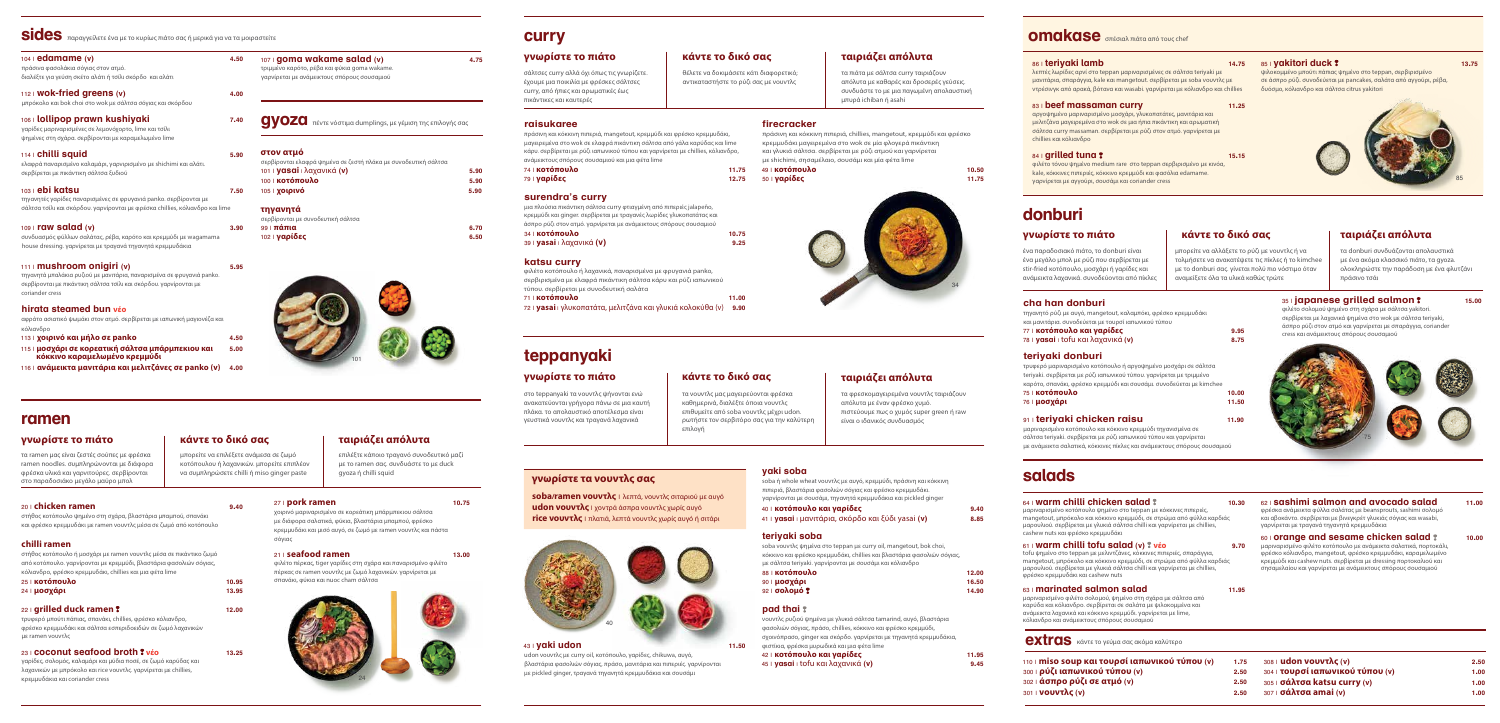

οι τιμές συμπεριλαμβάνουν το δικαίωμα υπηρεσίας και φ.π.α. all prices include service charge and v.a.t.

#### **allergies and intolerances**

if you have a food allergy, intolerance or sensitivity please let your waiter know before you order your meal. they will be able to assist you with your choice

#### **please note**

our dishes are prepared in areas where allergenic ingredients are present so we cannot guarantee that our dishes are 100% free of these ingredients

#### **διατροφικές πληροφορίες**

παρακαλώ ενημερώστε το σερβιτόρο σας εάν υποφέρεται από κάποια τροφική δυσανεξία ή αλλεργία για να σας παρέχει τις σχετικές πληροφορίες για τα πιάτα που σερβίρουμε

#### **σημείωση**

τα πιάτα μας ετοιμάζονται σε επιφάνειες με υλικά που μπορεί να προκαλέσουν αλλεργική αντίδραση, γι'αυτό δεν μπορούμε να εγγυηθούμε ότι είναι όλα 100% απαλλαγμένα από αυτά τα υλικά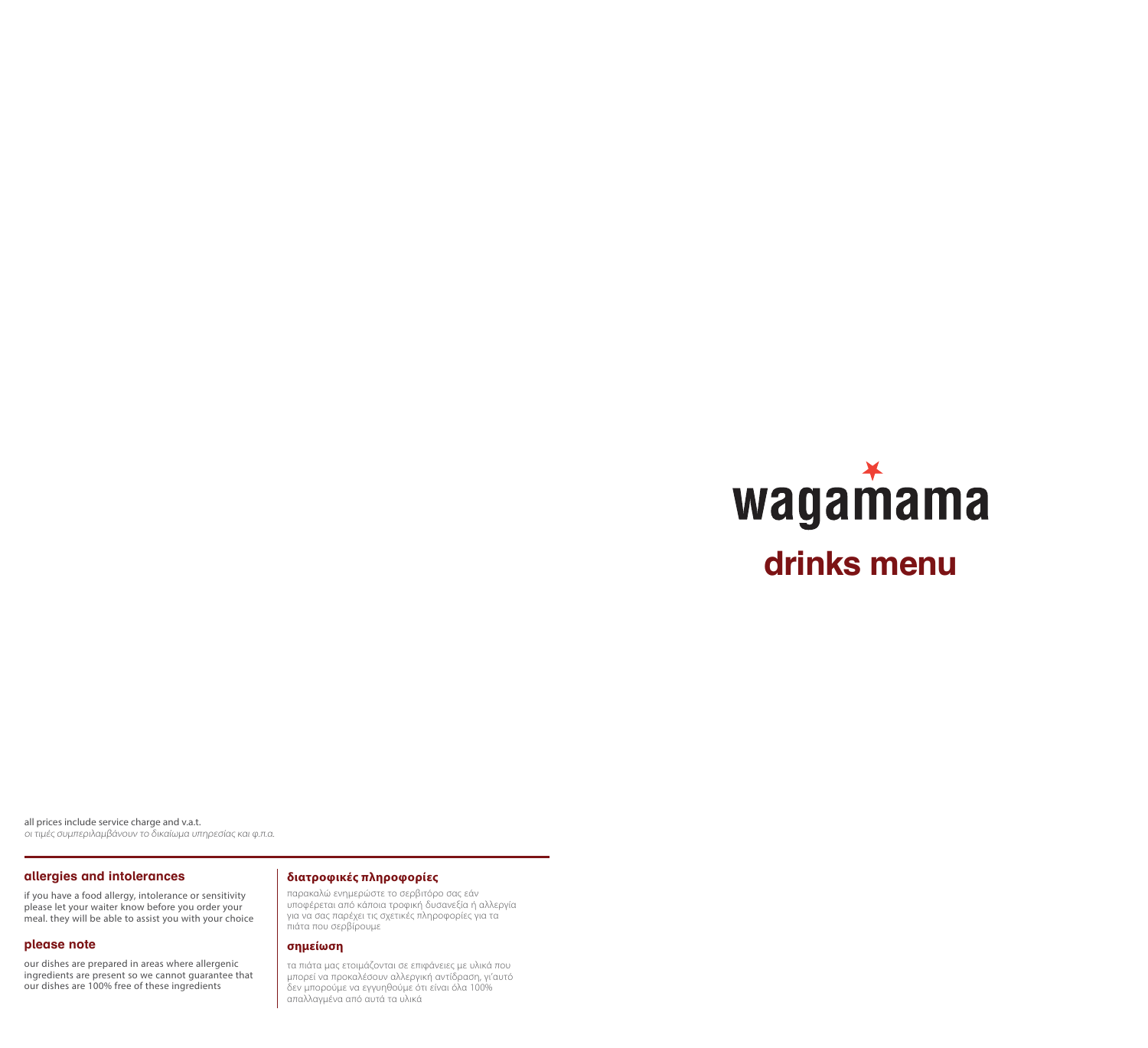

## **welcome**

'kaizen', meaning 'good change' is the philosophy that sits right at our heart. it shapes every dish we create, and pushes us to find better ways in all that we do. we're restless spirits. forever creating and making things better. we've been practising kaizen since 1992, when we first opened our doors in london's bloomsbury. inspired by fast-paced, japanese ramen bars and a celebration of asian food, wagamama burst into life

we set out to create a unique way of eating. bringing the fresh, nourishing, flavours of asia to all

we play with spices, discover new tastes and continue to get better with every day. we have created this drinks menu to make your experience more relaxing and fun

**sip a cocktail and enjoy!**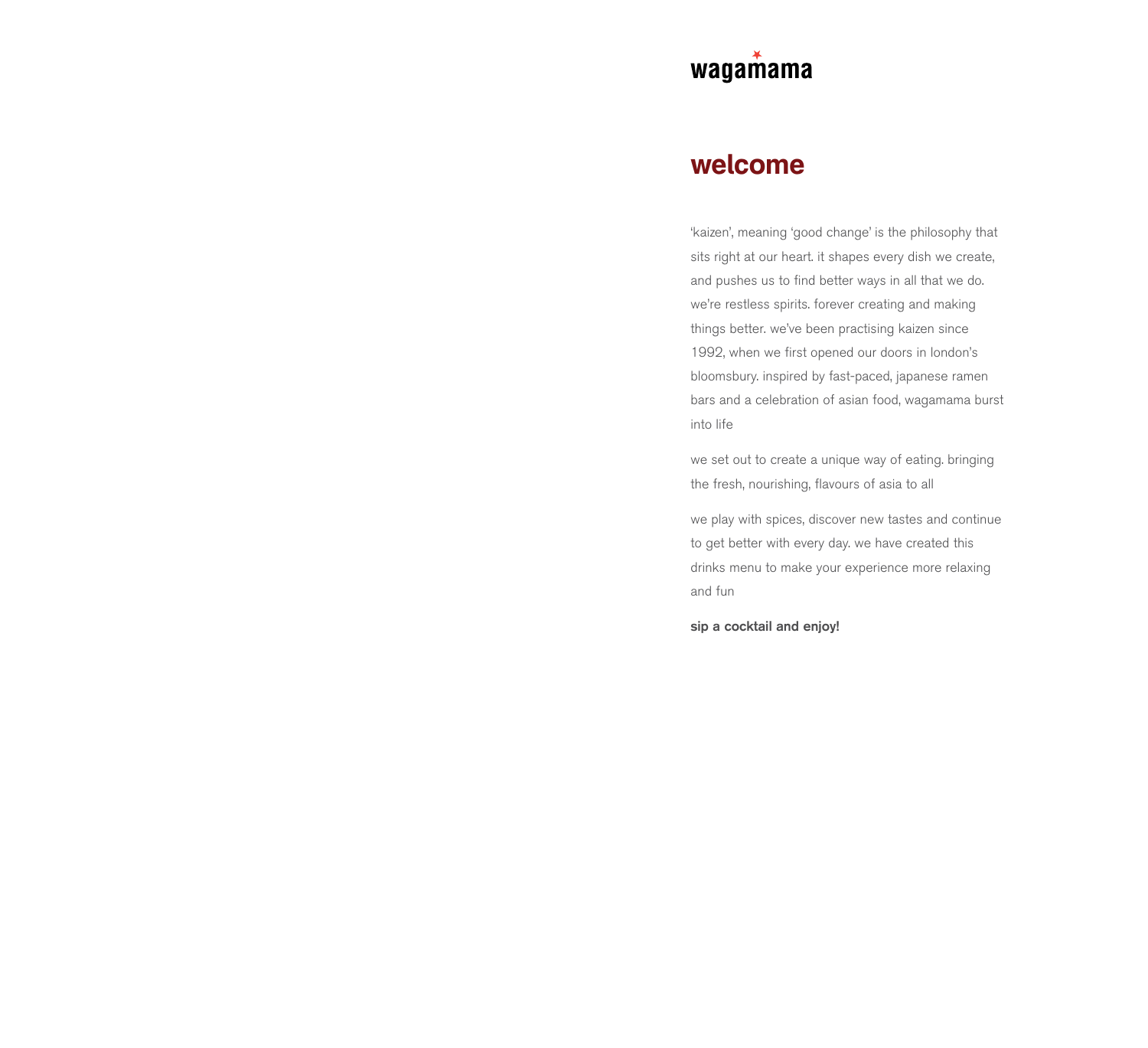# **juices**

| fresh juices                                                                    | 330 <sub>ml</sub> |
|---------------------------------------------------------------------------------|-------------------|
| $01$   raw                                                                      | 3.70              |
| carrot, cucumber, tomato, orange and apple                                      |                   |
| καρότο, αγγούρι, ντομάτα, πορτοκάλι και μήλο                                    |                   |
| $02$   fruit<br>apple, orange and passion fruit                                 | 3.70              |
| μήλο, πορτοκάλι και φρούτο του πάθους                                           |                   |
| 03   orange juice<br>freshly squeezed oranges                                   | 3.70              |
| φρεσκοστυμμένος χυμός πορτοκαλιού                                               |                   |
| $04$   carrot<br>carrot with a hint of fresh ginger                             | 3.70              |
| καρότο με πιπερόριζα, μια πολύ καλή πηγή βιταμίνης α                            |                   |
| 06   super green<br>apple, mint, celery and lime                                | 3.70              |
| μήλο, μέντα, σέλινο και lime                                                    |                   |
| 07   clean green<br>kiwi, avocado and apple                                     | 3.70              |
| ακτινίδιο, αβοκάντο και μήλο                                                    |                   |
| 10   blueberry spice<br>blueberry, apple and carrot with a hint of fresh ginger | 3.70              |



βατόμουρο, μήλο και καρότο με μια γεύση τζίντζερ

# wagamama

## **wines + prosecco**

| white wine                                                                                                                                                                                                                                                    |             | 75Cl        |
|---------------------------------------------------------------------------------------------------------------------------------------------------------------------------------------------------------------------------------------------------------------|-------------|-------------|
| 402   canaletto pinot grigio-delle venezie<br>a bright and attractive wine, with enticing delicate fruit perfumes of flowers<br>and fresh fruit                                                                                                               |             | 16.00       |
| διακρίνεται από το φωτεινό λευκοκίτρινο χρώμα και χαρακτηρίζεται για τα δελεαστικά<br>και διακριτικά λεπτά αρώματα φρέσκων φρούτων                                                                                                                            |             |             |
| 406   barton & guestier sauvignon blanc<br>intense grapefruit and flowery aromas, with a great freshness on the palate<br>ευχάριστο αρωματικό μπουκέτο που θυμίζει γεύση από εσπεριδοειδή                                                                     |             | 14.00       |
| 401   vasilikon<br>a bright wine with apricot and peach aromas<br>χρυσοκίτρινο χρώμα με αρώματα χρυσόμηλου και ροδάκινου                                                                                                                                      |             | 14.00       |
| 405   kyperounta chardonnay<br>a classical chardonnay which gives the pleasant tensity of exotic fruits<br>with vanilla aromas<br>κρασί με λαμπερό, χρυσοκίτρινο χρώμα, και πολύπλοκα φρουτώδη αρώματα<br>που παντρεύονται μαζί με τα γλυκά αρώματα παλαίωσης |             | 19.00       |
| 403   daluca pinot grigio<br>dry and elegant wine with notes of soft, riped tropical fruits<br>and a lingering finish<br>ξηρό και κομψό κρασί με νότες από ώριμα τροπικά φρούτα<br>και έντονη επίγευση                                                        |             | 16.00       |
| $404$ chablis<br>dry wine with a backbone of acidity and bone-dry finish, balanced<br>by fresh lime, lemon and orange fruits<br>ξηρό κρασί με ιδιαίτερη οξύτητα ισορροπημένο από αρώματα φρέσκου<br>μοσχολέμονου, λεμονιού και πορτοκαλιού                    |             | 31.00       |
| champagne & prosecco                                                                                                                                                                                                                                          | 20cl bottle | 75cl bottle |
| 440   follador frizzante spago doc<br>explosion of fresh and velvety fragrances, a successful blend<br>of several scents among which green apple, peach, apricot,<br>acacia and rose                                                                          | 6.50        |             |
| έκρηξη φρέσκων και βελούδινων αρωμάτων. ένας επιτυχημένος<br>συνδυασμός πολλών αρωμάτων μεταξύ των οποίων πράσινο μήλο,<br>ροδάκινο, βερίκοκο, ακακία και τριαντάφυλλο                                                                                        |             |             |

| 442   prosecco brut doc<br>an intense fruity bouquet with a hint of golden apples, dry, fresh,<br>light in body and well-balanced | 20.00 |
|-----------------------------------------------------------------------------------------------------------------------------------|-------|
| ένα πλούσιο μπουκέτο με λουλουδάτες αποχρώσεις μήλου. ελαφρύ,<br>ξηρό, με ισορροπημένη φρεσκάδα                                   |       |
| 441   moët & chandon   france                                                                                                     | 65,00 |
| 443   <b>moët &amp; chandon rose</b>   france                                                                                     | 75.00 |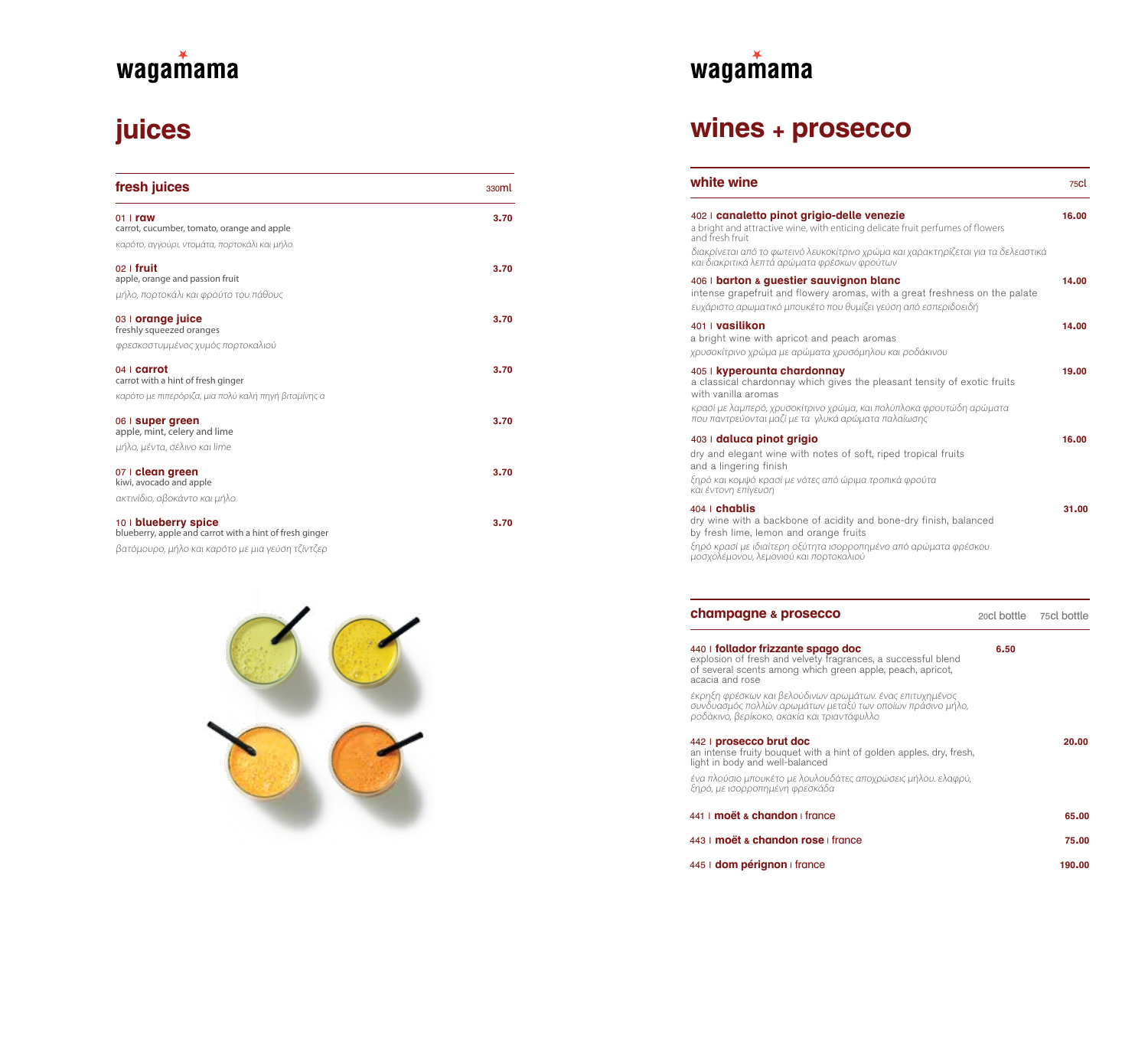# **wine**

| red wine                                                                                                                                                                                                                                                                                                                                           | 75CL  |
|----------------------------------------------------------------------------------------------------------------------------------------------------------------------------------------------------------------------------------------------------------------------------------------------------------------------------------------------------|-------|
| 420   andesitis<br>deep, red colour with a brilliant bouguet of red fruits aromas and spices<br>κρασί με έντονα κόκκινο χρώμα, ευχάριστο άρωμα με φρουτώδη<br>χαρακτήρα, γεμάτη γεύση και αρωματική επίγευση                                                                                                                                       | 15.00 |
| 424   nero d'avola-merlot di sicilia<br>distinctive wine in dark ruby red color with enticing aromas of blueberry,<br>ripe plum and black cherry with an interesting suspicion of spice<br>διακρίνεται για το έντονο κόκκινο χρώμα του καθώς και για τα έντονα αρώματα<br>ώριμων φρούτων με το βατόμουρο, το κεράσι και το δαμάσκηνο να ξεχωρίζουν | 16.00 |
| 414   agios onoufrios<br>deep purple colour with a vivid aroma and a fruity taste<br>πορφυρό βαθύ χρώμα με ζωντανά αρώματα και γεύσεις φρούτων                                                                                                                                                                                                     | 15.00 |
| 422   bordeaux rouge<br>medium bodied, tannic and dry. blackcurrant, herb and earth<br>ξηρό κρασί, βαθυκόκκινο χρώμα με αρώματα κασίς και φραγκοστάφυλων                                                                                                                                                                                           | 19.00 |
| 426   st.emilion<br>a bright, deep-ruby colour with a soft, gentle fruit concentration<br>φωτεινό, βαθύ ρουμπινί χρώμα με μια ισορροπημένη φρουτώδες γεύση                                                                                                                                                                                         | 30.00 |
| 415   barton & questier cabernet sauvignon<br>a wine with a deep ruby red colour. powerful jammy nose dominated<br>by ripe, red fruit, spices and notes of tobacco<br>κρασί με ζωντανό ρουμπινί κόκκινο χρώμα, πολύ έντονο στη μύτη<br>με καλή δομή και ισορροπία στο στόμα                                                                        | 14.00 |
| oo wino                                                                                                                                                                                                                                                                                                                                            |       |

| rose wine                                                                                                                                                      | 75Cl  |
|----------------------------------------------------------------------------------------------------------------------------------------------------------------|-------|
| 437   rose d'anjou<br>a highly aromatic wine with overtones of sweet red fruits and spices<br>σύνθετο και πλούσιο μπουκέτο, θυμίζει ώριμα φρούτα και μπαχαρικά | 15.00 |
| $438$   lambrusco<br>an unusual sparkling rose wine; light flavorful zesty and low in alcohol                                                                  | 12.00 |

an unusual sparkling rose wine: light, flavorful, zesty, and low in alcohol ένα ασυνήθιστο αφρώδες ροζέ κρασί: ελαφρύ, γευστικό με χαμηλή περιεκτικότητα σε αλκοόλ



## **wine**

| individual bottles                                                                                                                           | 18,7cl bottle |
|----------------------------------------------------------------------------------------------------------------------------------------------|---------------|
| 452   stowells sauvignon<br>fresh and full flavours with ripe black cherries, blackcurrants<br>and a hint of mint                            | 4.25          |
| πλούσιες γεύσεις από ώριμα μαύρα κεράσια και φραγκοστάφυλα, με μια<br>ελαφριά δόση μέντας                                                    |               |
| 454   stowells cabernet-merlot<br>forest fruit flavours with ripe black cherries, blackcurrants and a<br>hint of mint                        | 4.25          |
| γεύσεις φρούτων του δάσους με ώριμα μαύρα κεράσια, φραγκοστάφυλα<br>και έναν υπαινιγμό μέντας                                                |               |
| 456   stowells white zinfandel<br>a light-bodied medium sweet rose, full of summer fruit<br>pudding flavours                                 | 4.25          |
| ένα ελαφρύ σώμα ημίγλυκου τριαντάφυλλου, γεμάτο γεύσεις φρέσκων<br>φρούτων του καλοκαιριού                                                   |               |
| 453   bag cuvée white<br>intense fruity nose, supple and well-balanced with a fresh finish                                                   | 3.90          |
| έντονο και φρουτώδης, με ισορροπημένη επίγευση                                                                                               |               |
| 455   bag cuvée red                                                                                                                          | 3.90          |
| powerful, red-berry bouquet, soft and well-balanced on the palate<br>ξηρό κρασί με νότες από κόκκινα μούρα. αφήνει μία ισορροπημένη επίγευση |               |
| 457   bag cuvée rose<br>red fruity flavours, pleasantly refreshing on the palate                                                             | 3.90          |
| κόκκινα φρουτώδη αρώματα, με μία ευχάριστα δροσιστική επίγευση                                                                               |               |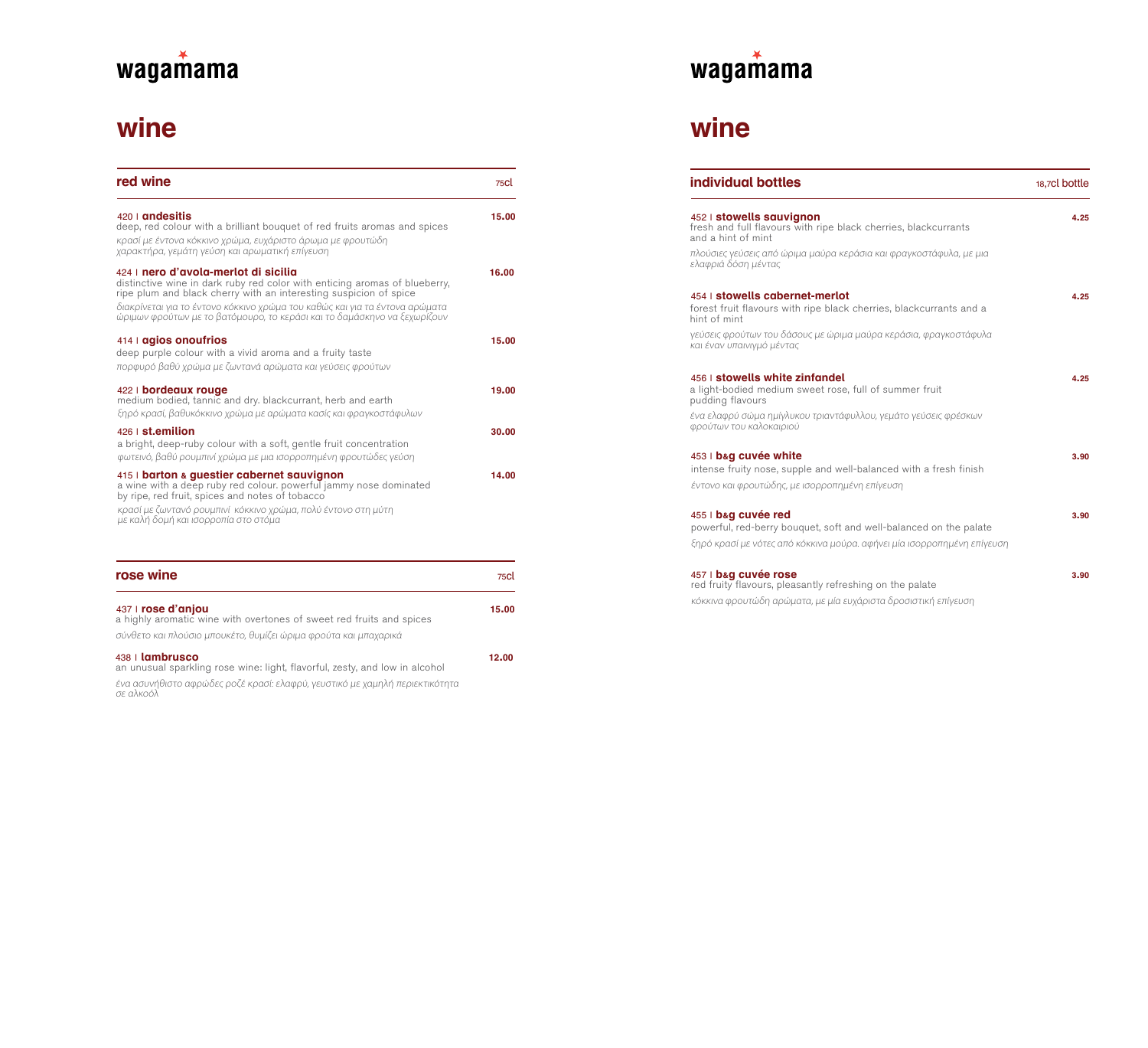## **beer + sake**

| beer                                                             |                                                                       |      |              | 33Cl              |
|------------------------------------------------------------------|-----------------------------------------------------------------------|------|--------------|-------------------|
| 610   ichiban                                                    | finest barley malt, premium hops, smooth finish, no bitter aftertaste |      |              | 4.50              |
| premium μπύρα με ιδιαίτερη και ελαφριά επίγευση                  |                                                                       |      |              |                   |
| 601   asahi super dry<br>and refreshing taste                    | japan's number one premium beer known for its clean, crisp            |      |              | 4.50              |
| και δροσιστική της γεύση                                         | η καλύτερη ιαπωνική μπύρα γνωστή για την καθαρή, κρυστάλλινη          |      |              |                   |
| 606   sapporo<br>with plenty of flavour                          | brewed since 1876, sapporo is a smooth premium lager, rich and clear  |      |              | 4.50              |
|                                                                  | παρασκευάζεται από το 1876 και είναι γνωστή για την πλούσια γεύση της |      |              |                   |
| 607   heineken                                                   |                                                                       |      |              | 4.00              |
| 608   stella artois                                              |                                                                       |      |              | 4.00              |
| 613   <b>keo</b>                                                 |                                                                       |      |              | 3.50              |
| $611$ carlsberg                                                  |                                                                       |      | 25cl<br>3.25 | 50cl<br>4.50      |
|                                                                  |                                                                       |      |              |                   |
| <b>Sake</b> I japanese rice wine                                 |                                                                       |      |              |                   |
| nihon sakari<br>premium saké, refreshing and smooth. served warm |                                                                       |      |              |                   |
| αναζωογονητικό και απαλό σε γεύση. σερβίρεται ζεστό              |                                                                       |      |              |                   |
| 501   for one / για ένα<br>502   for two / για δύο               | 15Cl small flask / μικρή καράφα<br>250l large flask / μεγάλη καράφα   |      |              | 3.40<br>4.90      |
| <b>refreshments</b>                                              |                                                                       | 33cl | 50cl         | 100 <sub>cl</sub> |

701 | **still water 1.25 2.50**

703 | **perrier sparkling water 3.00**

705 | **soft drink 2.25** coca-cola / light / zero, sprite / light, fanta

711 | **iced tea 2.50**

**peach, lemon**<br>ροδάκινο, λεμόνι



# **cocktails + spirits**

| wagamama cocktails                                                                                                                                                                                                                                                                                      | 33Cl |
|---------------------------------------------------------------------------------------------------------------------------------------------------------------------------------------------------------------------------------------------------------------------------------------------------------|------|
| $521$   old cuban<br>havana club añejo 3 años and havana club añejo 7 años,<br>with fresh lime, mint leaves, tabasco, passion fruit syrup<br>and prosecco<br>havana club añejo 3 años kai havana club añejo 7 años, με φρέσκο<br>λάιμ, φύλλα μέντας, tabasco, σιρόπι από φρούτα του πάθους και prosecco | 5.95 |
| 522   salty russian<br>vodka with fresh pink grapefruit and fresh lime<br>βότκα με φρέσκο κόκκινο γκρέιπφρουτ και φρέσκο λάιμ                                                                                                                                                                           | 5.95 |
| 523   apple cooler<br>vodka with fresh apple juice, lime, sugar and a splash of sprite<br>βότκα, φρέσκος χυμός μήλου, λάιμ, ζάχαρη και ένα splash από sprite                                                                                                                                            | 5.95 |
| 524 Summer breeze<br>vodka, passion fruit, fresh apple and freshly squeezed orange<br>βότκα, φρούτα του πάθους, φρέσκα μήλα και φρεσκοστυμμένο πορτοκάλι                                                                                                                                                | 5.95 |
| 525   wagamama daiquiri<br>white rum, fresh mango, green apple topped<br>with fresh oranges                                                                                                                                                                                                             | 5.95 |
| λευκό ρούμι, φρέσκο μάνγκο, πράσινο μήλο και φρέσκο πορτοκάλι                                                                                                                                                                                                                                           | 6.25 |
| 526   tokyo 46<br>prosecco and sake with vanilla syrup, pomegranate<br>molasses and lime juice                                                                                                                                                                                                          |      |
| prosecco και σάκε, με σιρόπι βανίλιας, μελάσα ροδιού<br>και χυμό λάιμ                                                                                                                                                                                                                                   |      |
| 527   aperol spritz<br>a refreshing mix of aperol, prosecco and soda<br>ένα δροσιστικό μείγμα με aperol, prosecco και σόδα                                                                                                                                                                              | 5.95 |
|                                                                                                                                                                                                                                                                                                         |      |
|                                                                                                                                                                                                                                                                                                         |      |

| <b>spirits</b>     | 4cl  |
|--------------------|------|
| 504   beluga vodka | 7.50 |
| 506   grey goose   | 6.50 |
| 508   chivas regal | 6.50 |

**please ask your waiter for the hot beverages menu** παρακαλώ ζητήστε από το σερβιτόρο σας το μενού με τα ζεστά ροφήματα